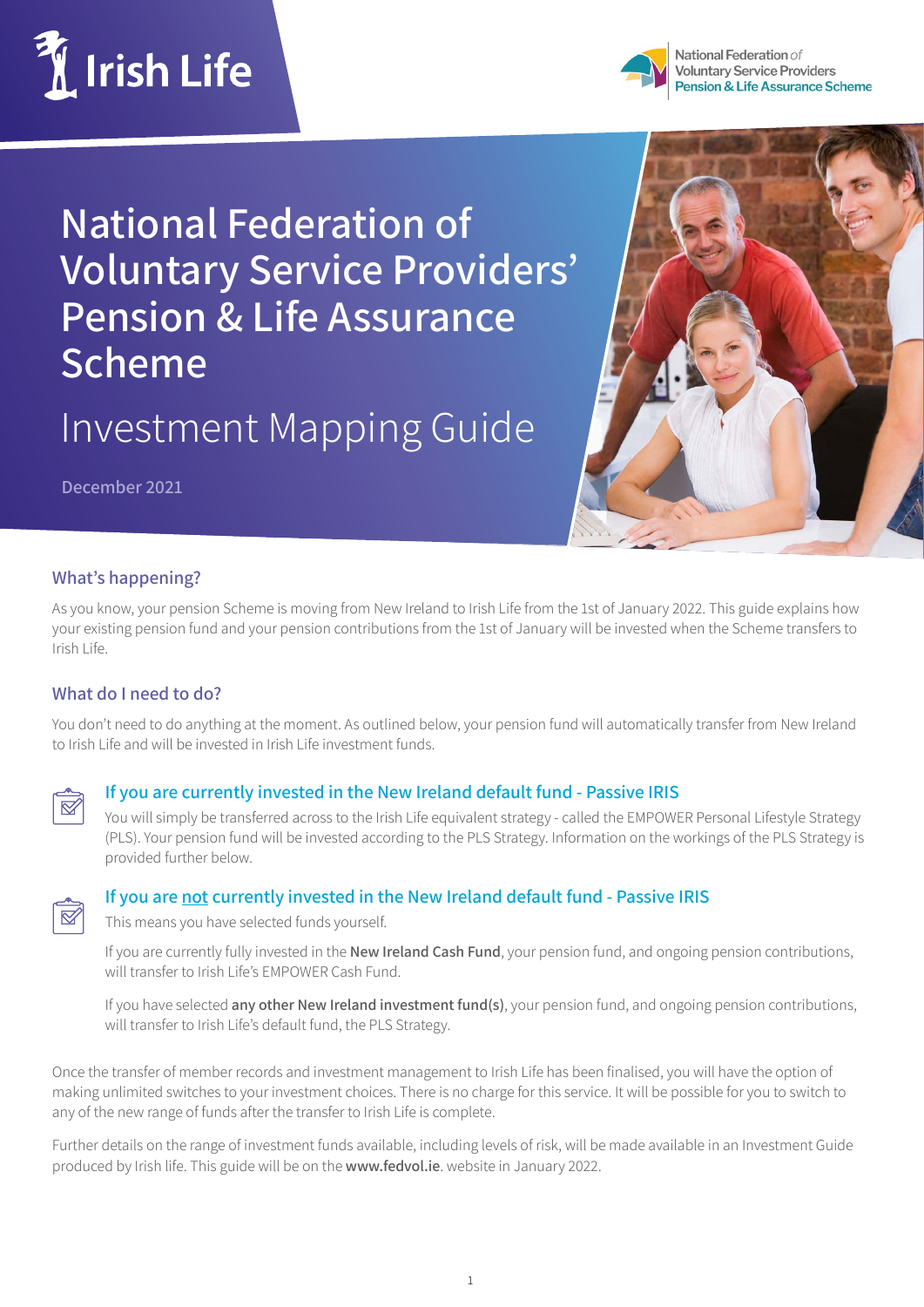# **Fund mapping**

Your pension fund will be transferred across to either the PLS Strategy or the EMPOWER Cash Fund.



We will advise you when the Scheme transfer has been completed in case you wish to make a switch from the investment fund you were automatically mapped onto, as outlined above.

Once your personal member record is set up with Irish Life, you can make an investment switch via your online Member Portal. We will be in further contact when the Scheme transfer has been completed and we will outline to you how to make an investment switch, if you wish to make one.

After the Scheme transition has been finalised, you can decide between two investment approaches as follows, which will determine how your pension contributions are invested.

### **Investment Approach 1 - Be my Guide Investment Approach 2 - I'll Decide**



This is where you will be invested in the PLS Strategy and where Irish Life Investment Managers will do the work for you.



This option allows you to take control of your investments and select where your pension fund and ongoing contributions will be invested.

## **Option 1 - If you are currently invested in New Ireland's default fund - Passive IRIS or have self-selected fund(s) other than the Cash Fund as your sole investment choice**

Your pension fund, as well as any future contributions, will automatically be invested in the EMPOWER Personal Lifestyle Strategy, unless you decide to switch funds at a later date. You can only switch funds after the Scheme has transferred over to Irish Life.

**Warning: The value of your investment may go down as well as up.**

**Warning: These funds may be affected by changes in currency exchange rates.**

**Warning: If you invest in this product you will not have any access to your money until you retire.**

**Warning: If you invest in this product you may lose some or all of the money you invest.**

Securities Lending: The assets in these funds (except the EMPOWER Cash Fund) may be used for the purposes of securities lending in order to earn an additional return for the fund. While securities lending increases the level of risk within the fund it also provides an opportunity to increase the investment return.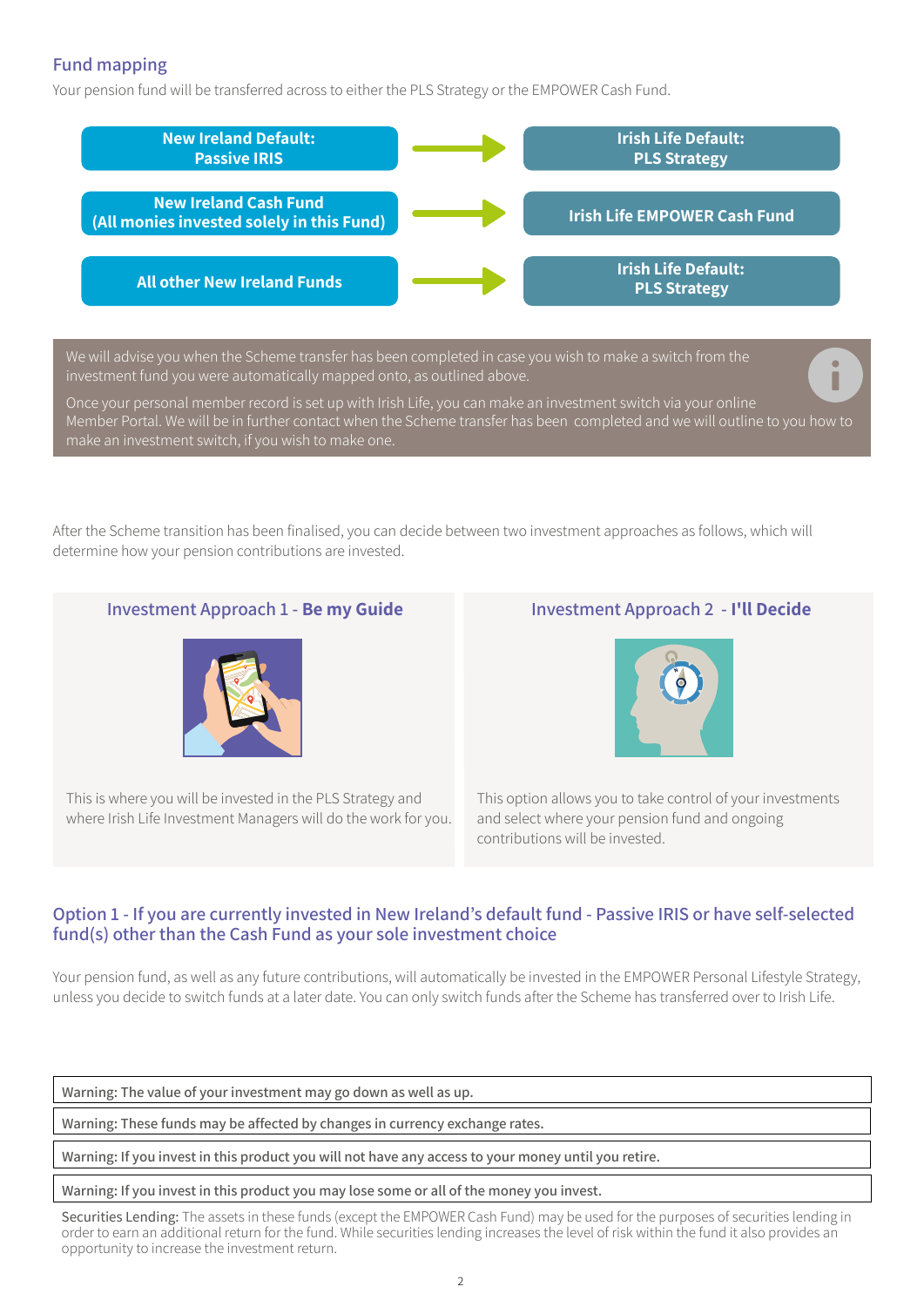# **How does the EMPOWER Personal Lifestyle Strategy (PLS) work?**

PLS consists of three phases which span the years of your pension journey. It starts from the moment you join the strategy up to your retirement date.

The PLS Strategy lets Irish Life look after everything for you. Your pension fund will be invested according to the PLS Strategy, which means your pension fund is put into higher risk investments when you are further from retirement, with a view to maximising the growth potential of your pension fund.

As you get closer to retirement, your pension fund will automatically be moved to lower risk investments to help protect the value of your accumulated pension fund. Then, once you are within 6 years of retirement, your pension fund will be switched into investments that will aim to safeguard your accumulated pension fund.



**Growth Phase**

your savings journey.

expectations.

Then you will be switched into the EMPOWER Moderate Growth Fund, which has slightly lower risk and return

**Phase 1** puts you in funds designed to achieve investment growth while at the same time balancing investment risk. Initially, if you are more than 20 years away from retirement, you will be completely invested in the EMPOWER High Growth Fund, with the aim of achieving best possible returns to make your pension fund grow from early on in **Consolidation Phase**

**Phase 2** gradually moves your pension fund into the EMPOWER Stability Fund when you are 11 years from retirement.

This helps to protect your pension fund against volatile markets.

# **PHASE 1 PHASE 2 PHASE 3**

**Switches into Target Benefit Funds**

**Phase 3** moves your pension fund into investments that will be suitable for how you are most likely to draw down your pension benefits on retirement.

You might for example take a Cash Lump Sum, purchase a pension for life (annuity) or keep part of your fund for a post retirement investment in an Approved Retirement Fund (ARF).

If you invest in the EMPOWER Personal Lifestyle Strategy then all of your pension contributions must be invested in this strategy, you cannot select other funds and have the PLS features outlined here.

3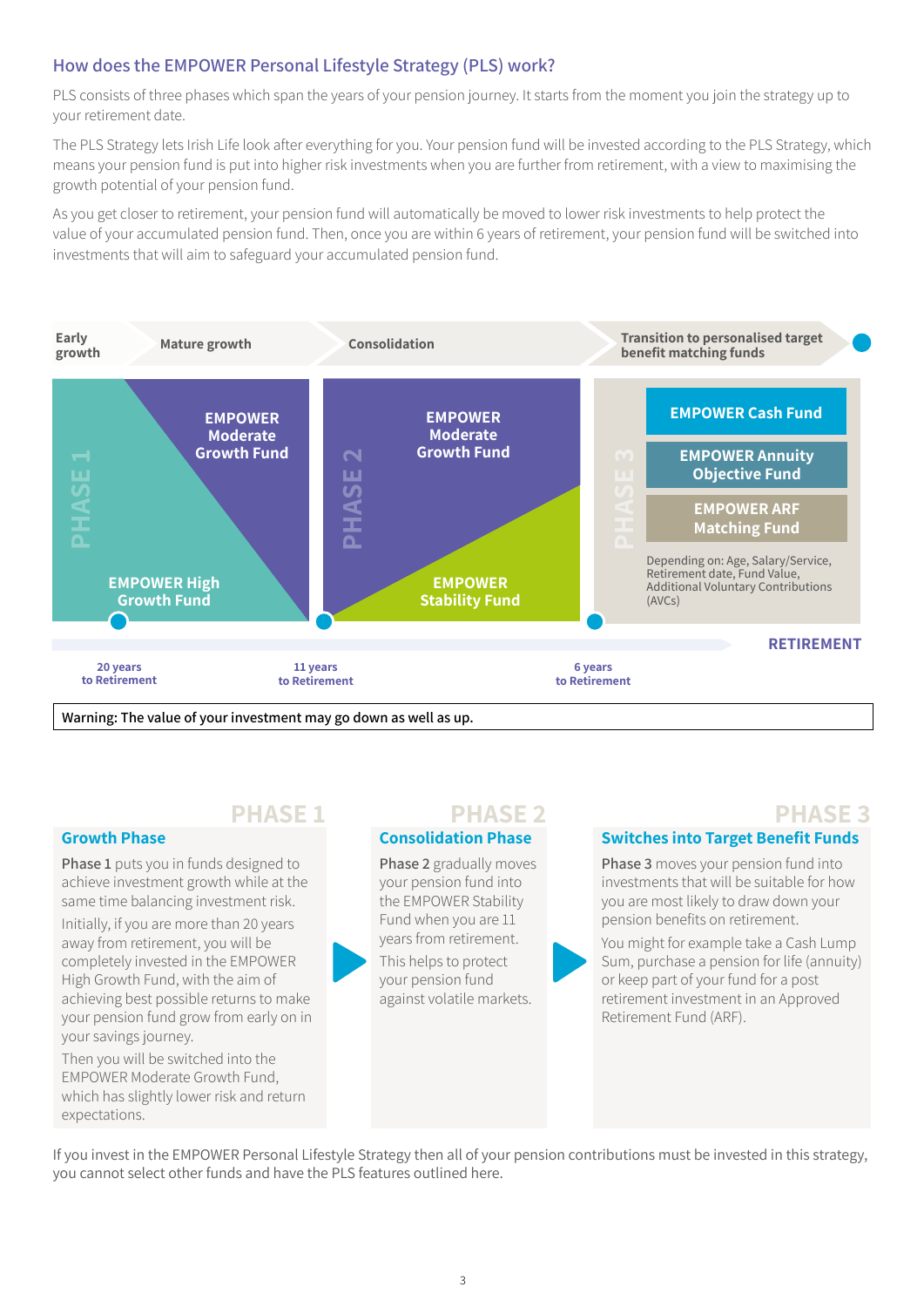## **Which investment funds are used in PLS?**



Source: Irish Life Investment Managers.

Irish Life are committed to ensuring PLS remains the optimum strategy for you. We therefore reserve the right to alter the mix of the assets and funds being used to underpin the strategy as required to ensure the strategy objectives are being met. We will communicate any such changes to the Scheme Trustees and Advisors where appropriate.

Details of these funds are available on www.irishlifecorporatebusiness.ie.

The annual fund management charge for each fund used in PLS is 0.29% per year.

**Warning: The value of your investment may go down as well as up.**

**Warning: These funds may be affected by changes in currency exchange rates.**

**Warning: If you invest in this product you will not have any access to your money until you retire.**

**Warning: If you invest in this product you may lose some or all of the money you invest.**

Securities Lending: The assets in these funds (except the EMPOWER Cash Fund) may be used for the purposes of securities lending in order to earn an additional return for the fund. While securities lending increases the level of risk within the fund it also provides an opportunity to increase the investment return.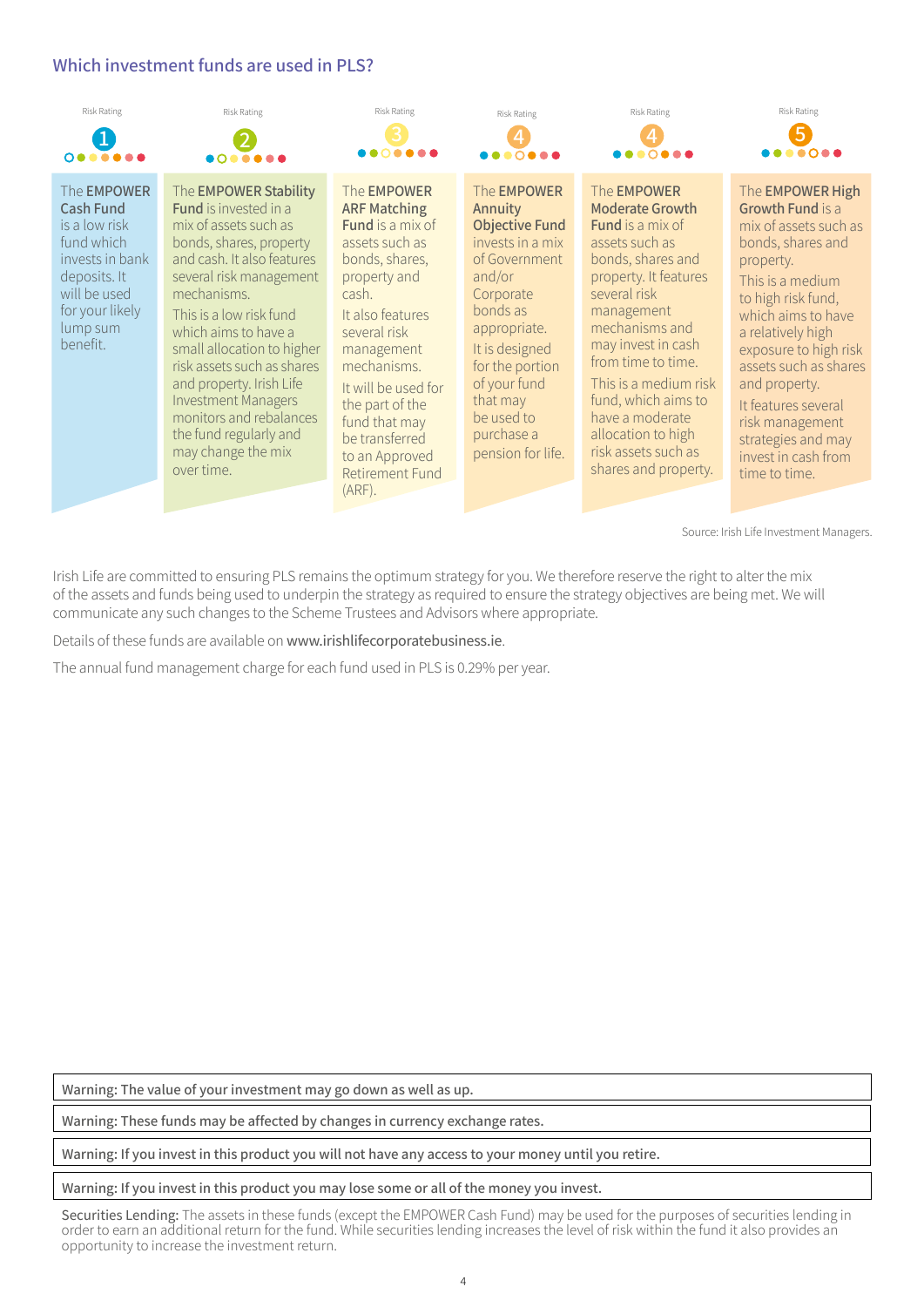### **Option 2 - You choose your own funds**

Irish Life will notify you when the Scheme has transferred, and you will then be able to choose your own investment funds if you wish. The table below sets out the Irish Life investment funds that will be available to you and the charges for these.

### **Self Select Fund range**

Members can choose from the following investment funds.

|             | Members can choose from the following Trustee-selected funds | <b>Risk Rating</b> | <b>Return Target</b>                  | <b>ESG Categorisation</b> |
|-------------|--------------------------------------------------------------|--------------------|---------------------------------------|---------------------------|
| Risk Return | Sustainable Equity (ESG) Fund                                | 6                  | In line with global<br>equity markets | <b>Article 8</b>          |
|             | <b>EMPOWER High Growth Fund</b>                              | 6                  | $Cash + 4.5%$                         | <b>Article 8</b>          |
|             | <b>EMPOWER Moderate Growth Fund</b>                          | $\bigcirc$         | $Cash + 4.0%$                         | <b>Article 8</b>          |
|             | <b>EMPOWER Cautious Growth Fund</b>                          | 8                  | $Cash + 3.0\%$                        | <b>Article 8</b>          |
|             | <b>EMPOWER Stability Fund</b>                                | 2                  | $Cash + 2.0\%$                        | <b>Article 8</b>          |
|             | <b>EMPOWER Cash Fund</b>                                     | $\left( 1\right)$  | Cash Return                           | Article 6                 |

Source: Irish Life Investment Managers.

The fund management charge for all funds is 0.29% per annum except for the EMPOWER Cash Fund which is 0.15% per annum, and the Sustainable Equity (ESG) Fund which is 0.23% per annum.

## **Environmental, Social & Governance (ESG) considerations for Responsible Investment**

The funds chosen by the Trustees aim to promote environmental and social characteristics, including enhanced exposure to more sustainable companies and alignment with the transition to a low carbon economy. Irish Life also engages with investee companies to encourage improved governance and management of sustainability issues.

The funds are ESG rated accordingly eg Article 8 funds promote environmental or social characteristics (although not exclusively) and invest in companies that follow good governance practices.

Article 6 funds have no explicit consideration of sustainability aspects as part of the investment process.

| Warning: The value of your investment may go down as well as up.            |
|-----------------------------------------------------------------------------|
| Warning: These funds may be affected by changes in currency exchange rates. |
|                                                                             |

**Warning: If you invest in this product you will not have any access to your money until you retire.**

**Warning: If you invest in this product you may lose some or all of the money you invest.**

Securities Lending: The assets in these funds (except the EMPOWER Cash Fund) may be used for the purposes of securities lending in order to earn an additional return for the fund. While securities lending increases the level of risk within the fund it also provides an opportunity to increase the investment return.